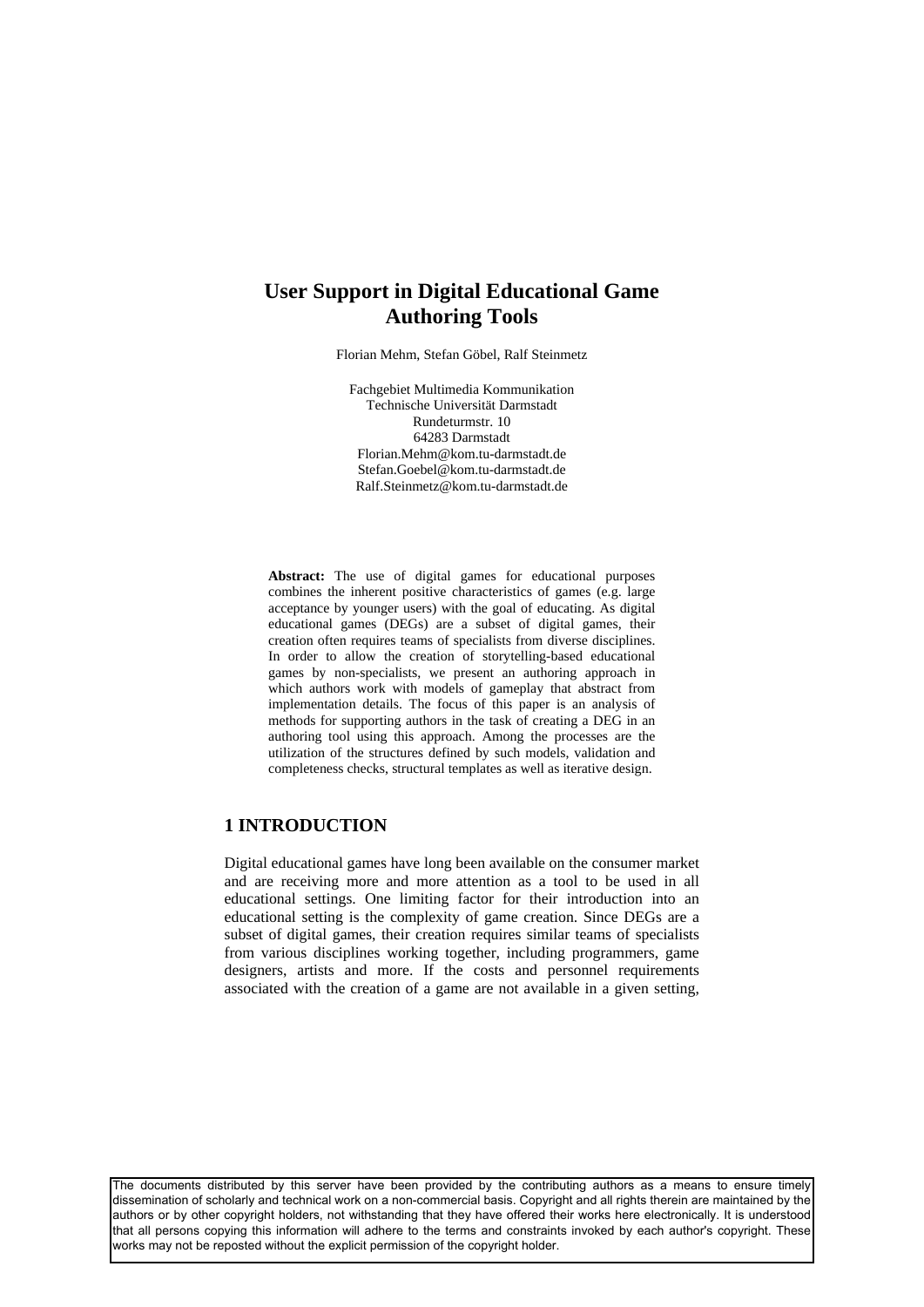the only available option is to use an already created game, which is either fixed or only allows minor customization.

In the development process of DEGs, workflows of game designers, programmers and instructional designers are often realized in different tools; synchronization between these two groups leads to reduced quality and increased development times. Since it leads to a structured authoring process which includes support for handling of the instructional design of the game, the approach presented in this paper is also applicable in this case, where it is desirable to integrate the workflows of different user groups into one shared tool,.

In order to allow non-specialists and especially non-programmers to work on digital educational games, an authoring tool can be envisioned, similar to tools commonly found in the eLearning sector, which shields the user from implementation details such as game engines or file formats, and which allows working on a game on a high level of abstraction. To provide a use case, a teacher might wish to integrate a sequence of images into a DEG. If the game was created from scratch or in a general-purpose game creation tool, several various ways in which an image could be integrated exist, for example as a texture for a 3D object or a 2D (animated) sprite and many more. In an eLearning tool, the semantics of integrating an image would be unambiguous in comparison, as the image usually would only be inserted into the layout of the current page edited.

In this paper, we present a methodology for constructing models of games which fulfill the requirement of allowing working with them on a high level of abstraction, while offering an author the possibility of integrating content and modifications. The presentation of this methodology in section 3 is followed by an analysis of user support techniques in section 4. In section 5, the current state of development of an authoring tool and associated runtime environment based on these concepts is presented.

### **2 RELATED WORK**

Related work for the approach presented herein can be found in the areas of eLearning authoring tools, game creation tools as well as interactive storytelling due to a focus on storytelling-based DEGs.

E-Learning authoring tools are in place at a multitude of educational institutions as well as companies, and can be used to create educational courses which are presented to users for example via the internet as Web-Based Trainings. An overview of tools from this field is given in [HH03].

In the field of tools for the creation of games, commonly used products are often of commercial nature. These tools can be sorted into a spectrum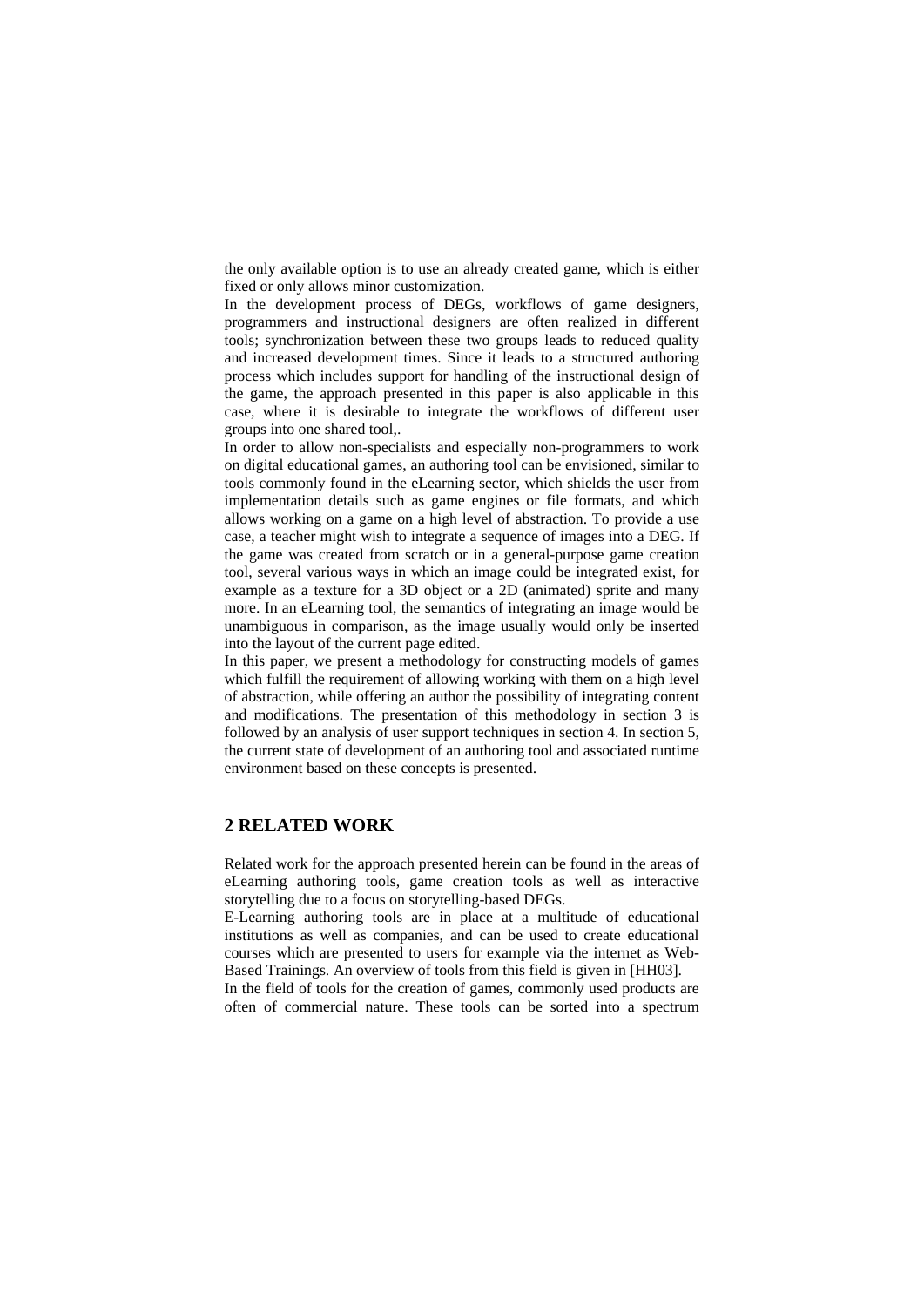ranging from very complete tools which allow the creation of any kind of game (for example, the Unity game creation suite<sup>[1](#page-2-0)</sup>) to tools linked to one genre or even only one game, which are typically more restrictive. A scientific approach related to the work presented here is the e-Adventure system [TM+09].

Interactive Storytelling systems provide users with the rendition of a story and allow them to alter the course of the presented story. Of importance to the research on authoring tools are the findings of the IRIS Network of Excellence [CD+08], which has the study of authoring systems for interactive storytelling as one of its objectives.

In order to lower the threshold of game creation for non-programmers, visual and natural language programming approaches should be considered. These techniques allow non-programmers to create programs by presenting the program logic in more intuitive visual or textual representations which closely resemble natural language. These approaches can be useful when users of an authoring tool have to configure the execution of parts of the authored games. An example is the Scratch programming language [RM+09].

Related to the description of gameplay models in section 3 is the work presented in [MC09], where the process of game design and programming is approached using techniques from model-driven development. In the area of authoring for storytelling-based DEGs, the method of using a visual editor for high-level structuring of a game's narrative described in [MT+10] as a visual domain-specific language is similar to the Story Editor found in our authoring system presented in section 5.

### **3 BASIC METHODS**

In order to provide user support during the process of authoring a DEG, we present two basic methods, the introduction of gameplay models and iterative development.

As a first method, we present the construction of a model for games. This model has several aspects: 1) Capturing the gameplay of a certain game, describing the objects that are found in this kind of game and their interrelations and 2) Modeling the contextual information of game sequences.

For describing the contextual information of game sequences, the term Narrative Game-Based Learning Object (NGLOB) has been introduced in

 $\overline{a}$ 

<span id="page-2-0"></span><sup>1</sup> http://unity3d.com/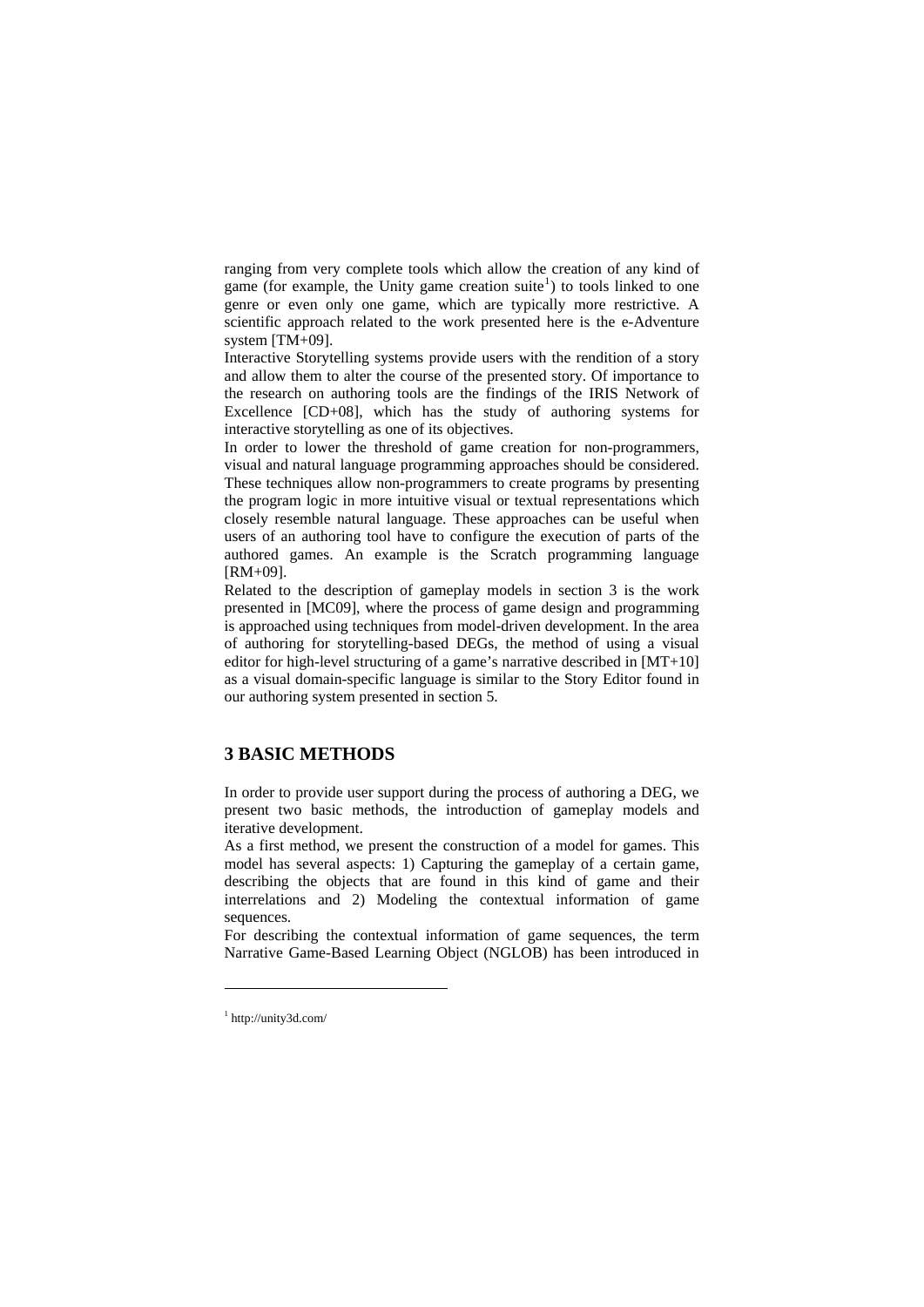[GM+09]. A NGLOB is one basic sequence in a game which is annotated with information about the narrative context (the suitability to appear during certain phases of the game's narrative), the gaming context (the suitability for certain types of players) as well as the learning context (the skills/knowledge imparted in the sequence and those needed to understand the sequence).

The necessity of modeling the gameplay and the objects used in a game has been motivated in section 1. As an example, a model for point-and-click adventure gameplay would usually feature objects such as background images, characters or hotspot regions. Underlying the model are implementation details, such as choosing the right animations to play when a character carries out a certain task.

Such a model, when introduced into an authoring tool, allows an authoring workflow in which the author can initially choose a model to use, and then configure those aspects where the model allows configuration. While this workflow restricts the author in the possible games that can be created, it introduces a separation of concerns, where the author is not required to implement the actual gameplay, but can instead use a configurable implementation. By adapting this workflow, the user is also presented with a structured design space, defined by the possibilities of the used model as well as the modifications the user can make.

As noted above, the model presented here is based on the possibility of structuring in game into several small sequences. When categorizing game genres according to the amount of narrative, pure gameplay and simulation they commonly include, as carried out by Lindley in [L05], it can be observed that the genres which are governed by storytelling are those that comply with this requirement the most. Other genres, such as that of strategy games, typically do not feature such small sequences, but are rather akin to simulations and games with little narrative, which are defined by a starting state and the rules governing the gameplay. Therefore, our focus lies on the authoring of storytelling-based DEGs which naturally can be decomposed into small sequences.

The second technology that we propose as a basis for author support is rapid prototyping of game-based learning applications. Using this methodology, early, prototypical implementations of a game are created, in order to test and receive feedback, which is used in further iterations of design and development. This leads to a process of iterative design (c.f. [Z03]), where a cycle of development and testing is formed. In this context, it is important to receive useful information from these tests, both in the form of feedback by testers and data that can be created automatically, such as the time players spent in a given sequence or the choices most often made if the game's narrative allows branches.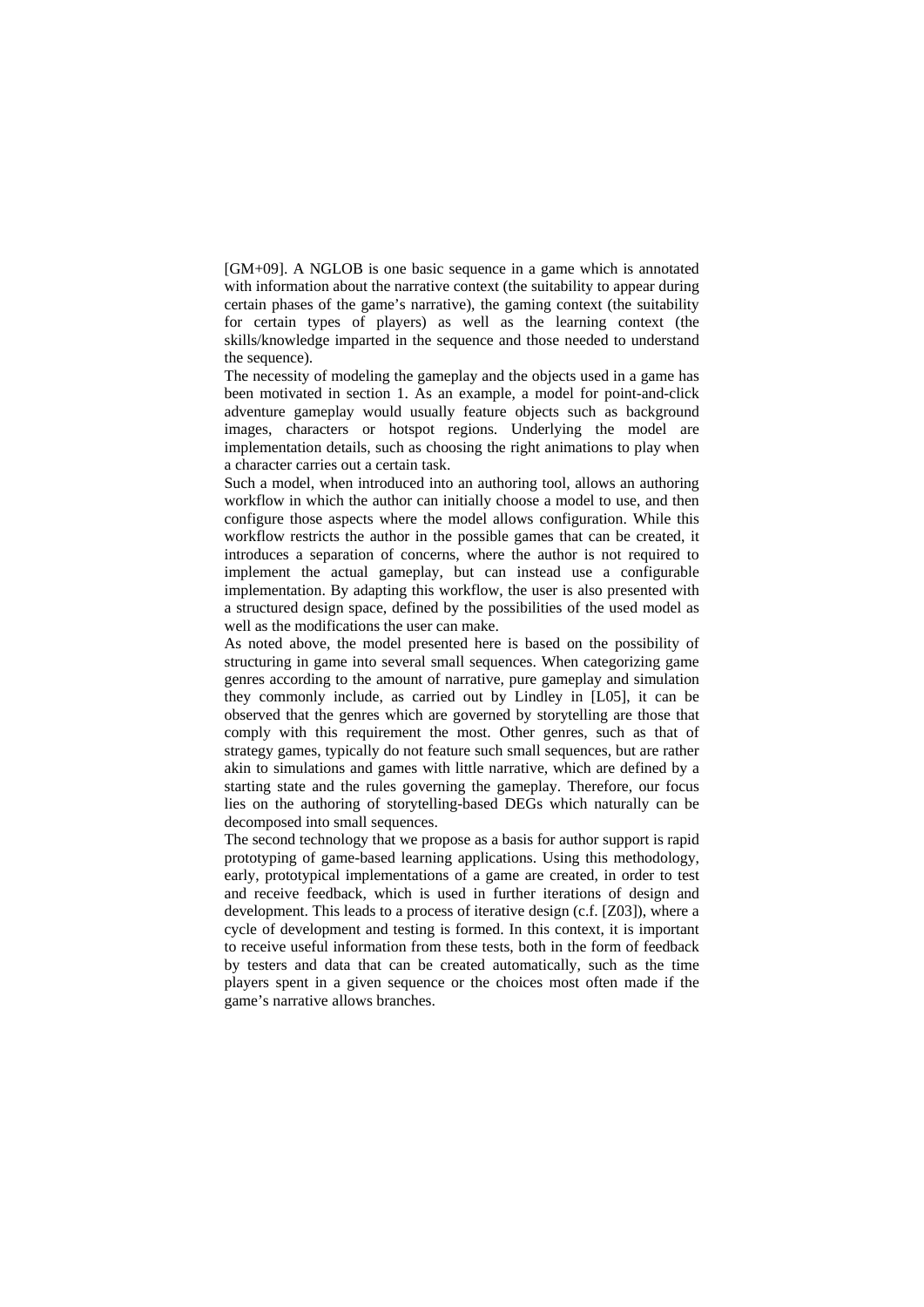## **4 AUTHOR SUPPORT**

Based on the technologies described in section 3, several methods for assisting authors in the task of creating an educational game are identified below.

#### **4.1 Structured Authoring**

If the workflow of an authoring tool for DEGs is based on choosing and configuring a model as outlined in section 3, this workflow can be utilized in several support strategies. One advantage inherent in this workflow is the structured way in which authors can operate. While authors working with a general-purpose game creation tool would have to assemble the structure themselves by laying the necessary foundations for game mechanics and content integration in the game creation tool, authors working with a model can work on a higher level of abstraction, where only the necessary modifications are exposed. When choosing a model to use and later during the authoring process, it should be made clear to the user how the model will be executed on the target platform and which effects the author's modifications have, e.g. as a textual description or a visual preview. During the authoring process, the user can be supported by making the modifiable parts of the model obvious. Similar to the way the Scratch programming language [RM+09] visualizes how code fragments can be combined, these parts can be shown to the user in an intuitive way. For example, models could be visualized as having slots which can only be filled with specific object types.

Concerning the notion of NGLOBs, the models underlying these objects (story, player and learner models) can assist untrained authors by providing further structure. For example, an author untrained in writing a suspenseful game narrative is assisted by choosing from a set of common story models such as the Hero's Journey [C72] which provide a list of story stages which the author can use to structure the narrative of the game.

#### **4.2 Validation and Completeness Checks**

Based on the different aspects of game models outlined above, validation and completeness checks can be introduced to the authoring workflow, which is facilitated by the structured authoring process. As an example, if the user has omitted a necessary modification to a model, the system could warn the user or abort upon saving.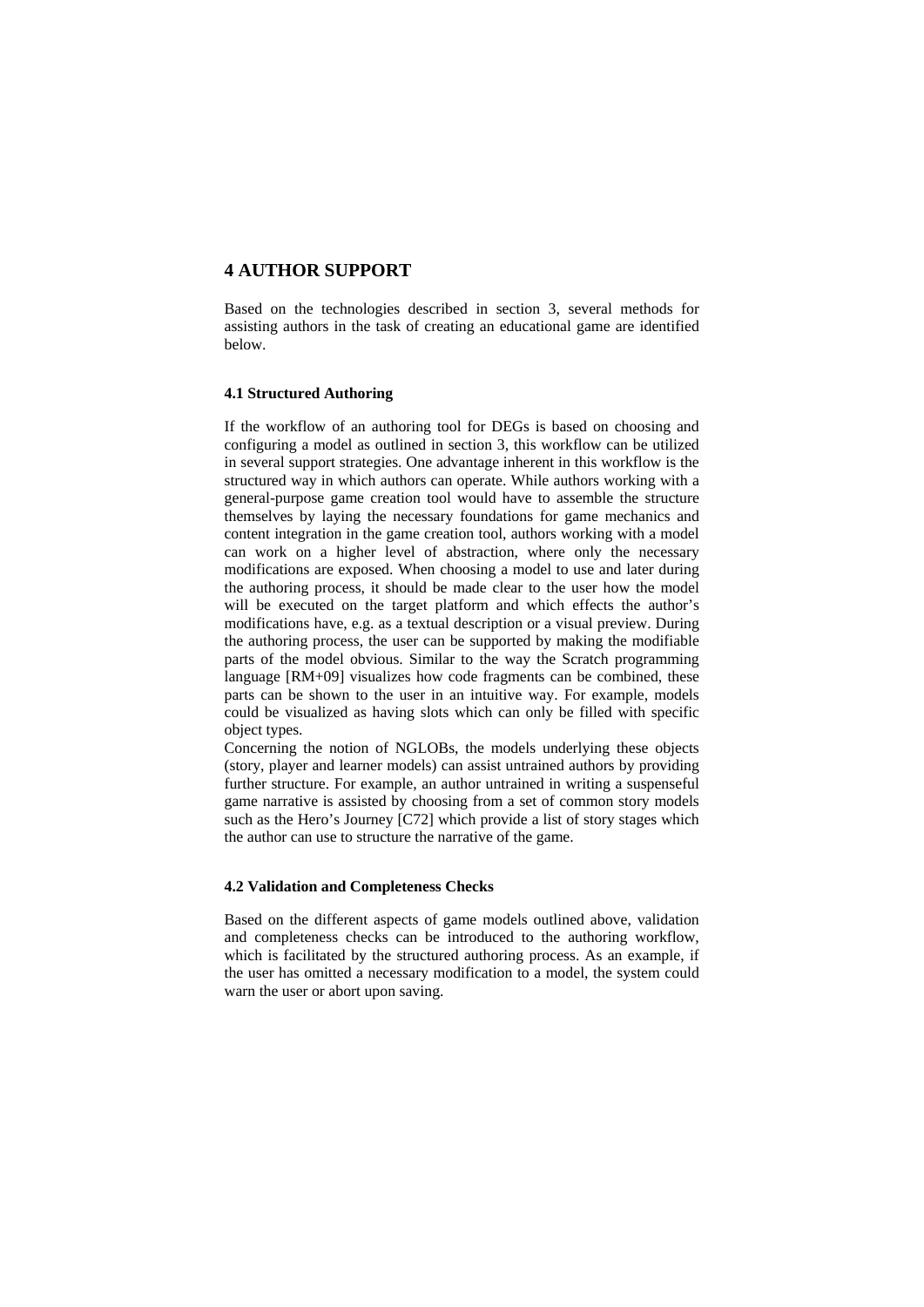The contextual information about game sequences (concerning narrative, learning and gaming) included in the definition of NGLOBs (see section 3) can also be used for validation and completeness checks. The narrative annotations can be used to determine if all stages of a chosen story model have been addressed by the user and if the paths through the game narrative fulfill certain criteria. The information about the suitability for certain player types can be used to inform the author if the supplied sequences are too much focused on one type of player and do not offer enough alternative gameplay options for other player types. Finally, the information about the learning context of the game sequences can be used to generate an overview of the skills addressed in a game and an evaluation if sensible learning pathways through the game exist on which players are ideally never lacking necessary skills or are not challenged.

#### **4.3 Structural Templates**

We refer to templates as pre-created structures provided to authors, typically at the beginning of development of a game or at the beginning of development of a part of a game. One example is a structure where a story model is chosen and one sequence for each step defined in this story model is created initially. Templates could also include settings for the gameplay models, similar to tutorial games offered with many game-creation tools. Conceptually, this notion of template is similar to the configuration of gameplay models described above, which can also be construed as templates for gameplay which are filled with details by the author. However, it has to be observed that these two notions differ in some respects. While the concept of gameplay models includes the abstraction from the actual implementation and semantic information about objects (e.g. in which way an image will be used during execution), the notion of templates here is related more to the structure of a game.

### **4.4 Iterative Design and Rapid Prototyping**

An authoring system for DEGs can assist authors by providing them with means of integrating the results of tests into the authoring process. This leads to a cycle in which development alternates with testing, leading to incremental design and development of the game. Two techniques are relevant in this context, the integration of test results into the authoring process and rapid prototyping. Rapid prototyping as described in section 3 can be used to allow authors to get early impressions of the effects of design choices. Also, if the actual gameplay implementation is not yet done, rapid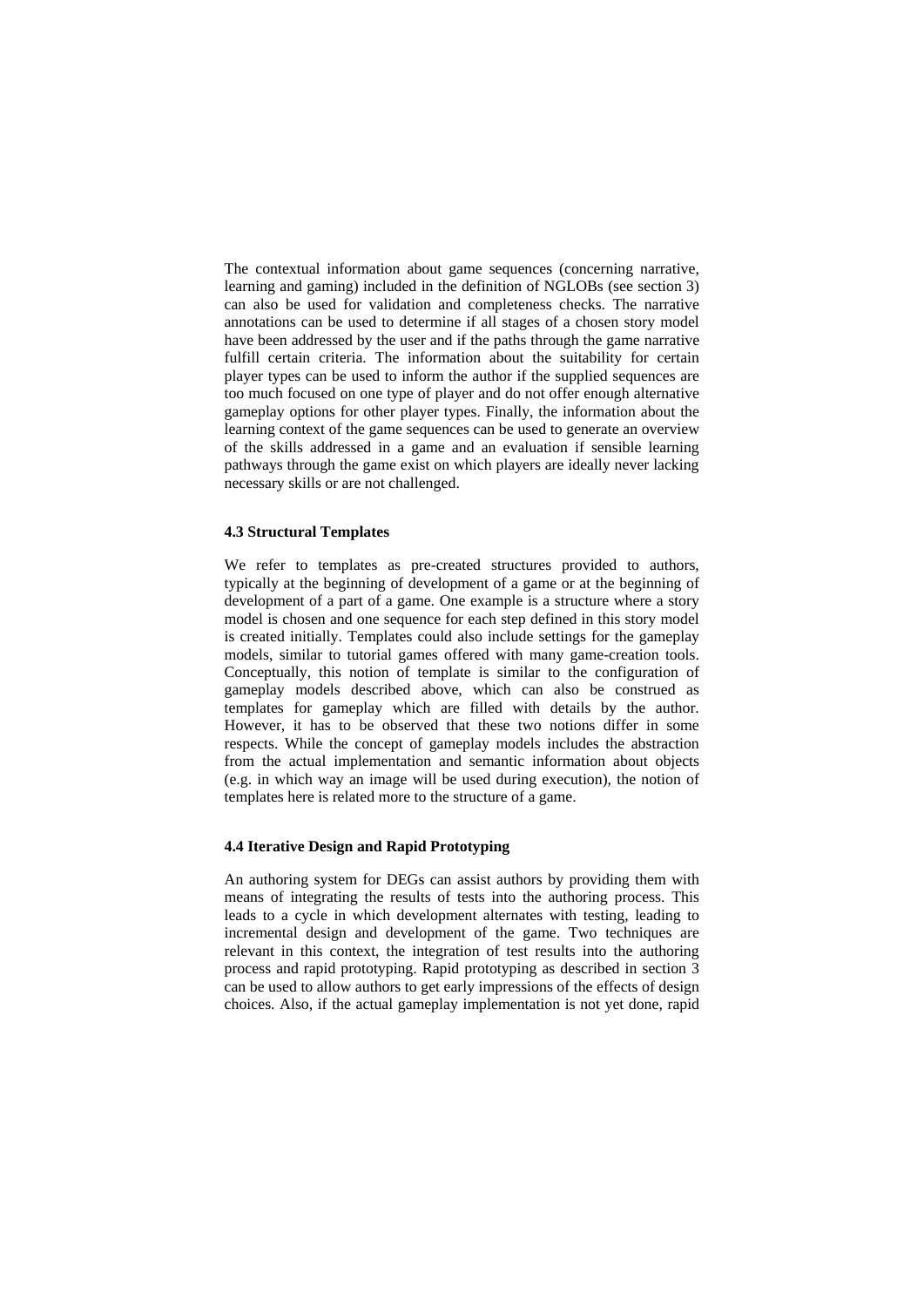prototyping can be used to check if the models under consideration are appropriate and useful.

During testing, information about the test sessions can automatically be logged into a database. This information can be used by an author to make informed choices about necessary changes or additions to the game. Information could include the sequences executed during a session of the game, timing information or the evolution of the player or learner model over time. This information can be automatically fed back into the authoring tool and be provided to the user. As an example, the average time users spent inside each sequence could be generated from the durations logged in the user sessions in which the last version of the game was used.

### **5 CONTRIBUTIONS**

Our primary contributions described here are the StoryTec authoring platform, which features a partial implementation of the basic technologies and the author support methods described above, as well as a runtime component capable of executing a game created in the authoring environment, which is presented in conjunction with a prototyping platform.

### **5.1 StoryTec Authoring Tool**

The authoring tool StoryTec is based on previous work in the field of digital storytelling, especially in the context of the INSCAPE project [B07]. Built as a modular framework, the main interface of StoryTec is composed of several views on the game under development and the objects available for integration (see Figure 1). The views include the Story Editor in the lower part of the interface, which is used to define the structure of a game in the form of a hierarchical network of scenes, which are connected by transitions which indicate which scenes can lead to which others during runtime. The configuration of individual scenes and the definition of objects inside a scene are done in the Stage Editor in the upper part of the user interface, which functions similar to the WYSIWYG components commonly found in game editors. The objects that are available to the user are placed in the Objects Browser on the upper right of the user interface. Another component used in the authoring process is a visual editor for configuration of execution logic and conditions. For further details on the authoring tool, see [MG+09].

Included in the current state of the authoring tool is the concept of NGLOBs (see section 3). A basic model of gameplay found in a target player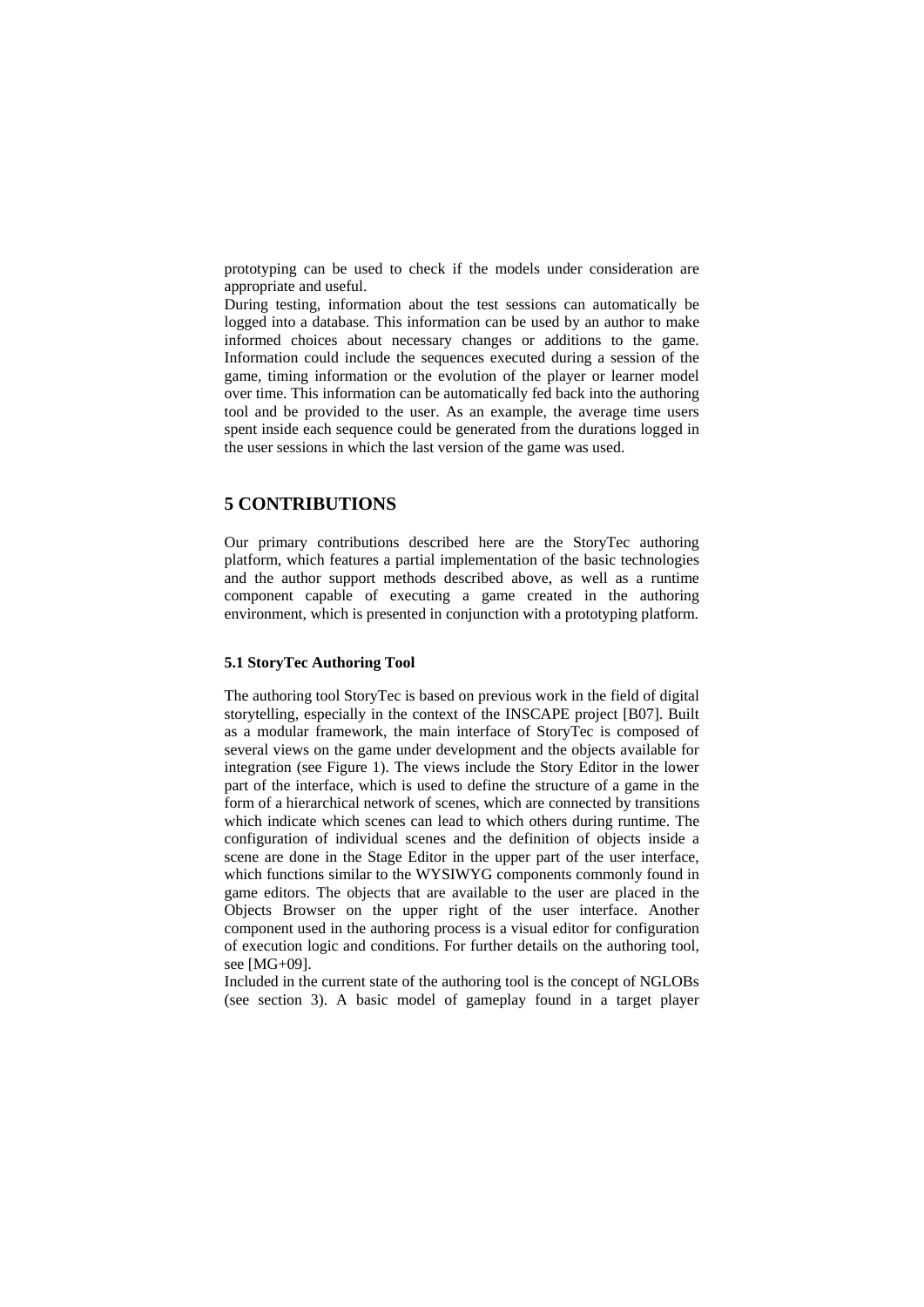application as described in section 3 is included, however, its use and structure is not yet presented to the user in an explicit way as described above. This lead to users in an early evaluation carried out with the tool to be initially unsure which effect choices during authoring would have on the actual execution of the game (c.f. [MG+09]).

### **5.2 Runtime and Prototyping Platform**



Figure 1: StoryTec Authoring Tool (Left), "Bat Cave" Platform (Right)

The actual execution of games configured in the StoryTec authoring tool is carried out by a specialized parser/interpreter called Story Engine, which is embedded as a component into a player running on the target platform of the game. This engine keeps track of the current state of the game and delegates actual tasks such as displaying different levels or implementing gameplay to the player environment it is embedded into. Due to this architecture, reusability in different player applications is possible, while handling the structures of games exported from the authoring tool is always carried out in a consistent way.

This runtime component is the basis for a rapid prototyping platform for games created in StoryTec, which can be used to design and develop gameplay models. Since the inputs that are handled by the game logic as configured in the authoring process and the outputs in the form of commands to the game implementation are explicitly known, a prototypical implementation of the game can be created. Without any further information, the most basic form of prototype simply logs commands issued by the Story Engine and provides a set of buttons which can trigger the inputs that are handled in the game logic. More advanced prototyping is possible if the gameplay-model-based approach as described in section 3 is used, by implementing these components in only a prototypical fashion.

In the context of the 80Days project [GM+09], a similar approach is currently being used for the creation of a prototypical game implementation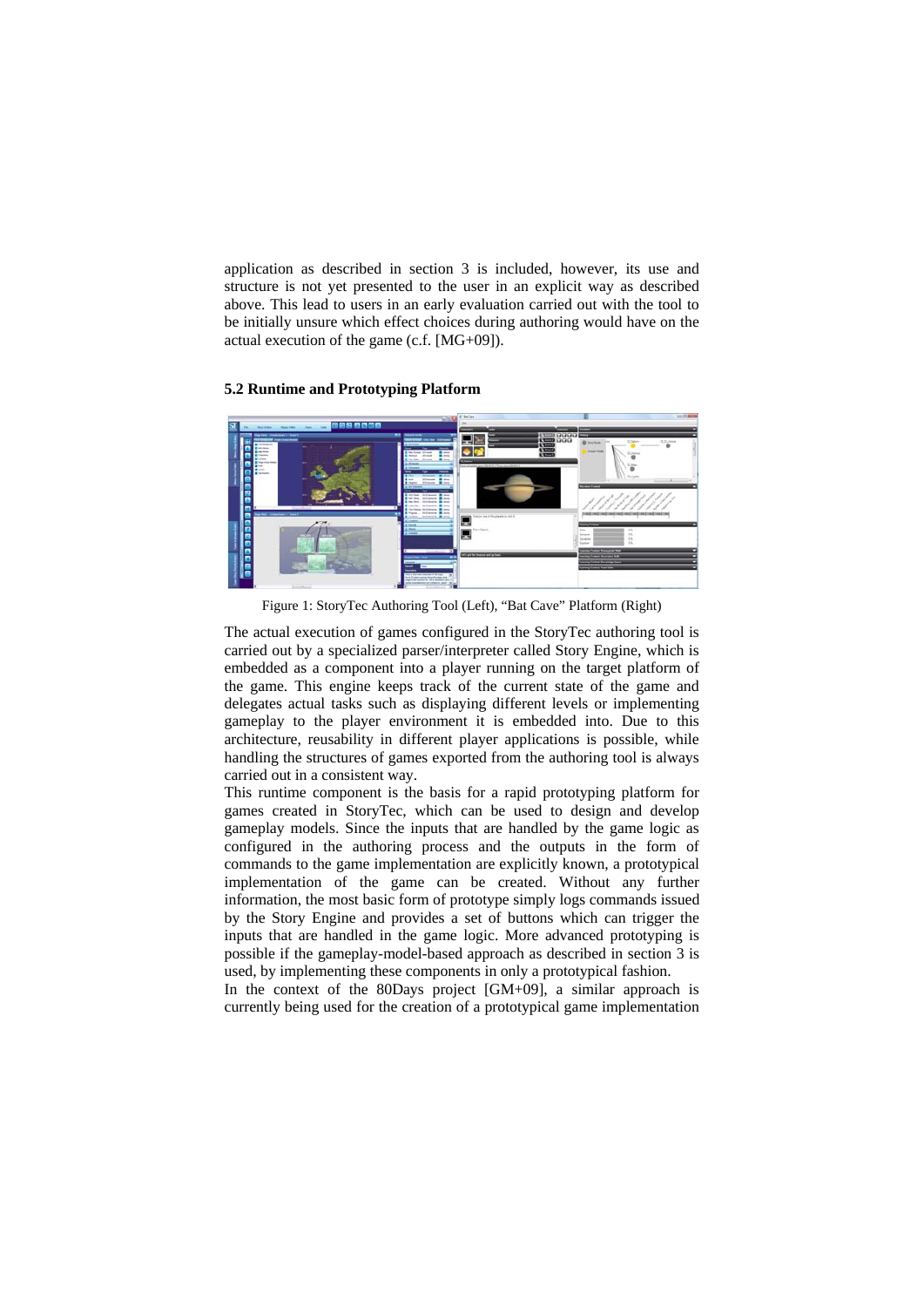to be used for demonstrating the underlying technologies of the project. This prototypical game, termed "Bat Cave", is shown in Figure 1. While the regular 80Days game is realized in an immersive 3D world, the gameplay in Bat Cave is localized in the left part of the application, using 2D representations of scenes and textual representations of the events taking place in the game. The right part of the application is used for displaying context information, for example the history of user choices or the evolution of the player and learner models.

# **6 CONCLUSION**

In this paper, we presented methods of user support in an authoring tool for storytelling-based DEGs to be used by non-specialists in the field of game creation. The described methods rely on the authoring process being carried out on a model of the game under creation. Furthermore, the model includes annotations relating to several context data associated with game sequences. The current status of an authoring tool implementing these techniques and an associated runtime environment has been presented.

Future work includes deepening the understanding of the models of gameplay used as well as the full realization of the described approach in the authoring tool. Included in the former task is the examination of hierarchical models. For example, the overall model chosen for a given game could be that of a point-and-click adventure game. However, an author might wish to integrate another type of gameplay into one or more sequences found in the game, for example a multiple choice test or a general kind of mini game. It might be desirable to reward an item to the player in case the multiple choice test was completed successfully, thus integrating the result into the gameplay defined by the overall model.

### **7 ACKNOWLEDGEMENT**

The work presented in this paper is partly funded by the Hessian Ministry of Science and Arts (HA-Projekt-Nr. 190/09-20).

### **References**

[B07] Balet, O.: INSCAPE An Authoring Platform for Interactive Storytelling. In: Virtual Storytelling. LNCS 4871. Springer Berlin/Heidelberg, 2007; p. 176-177